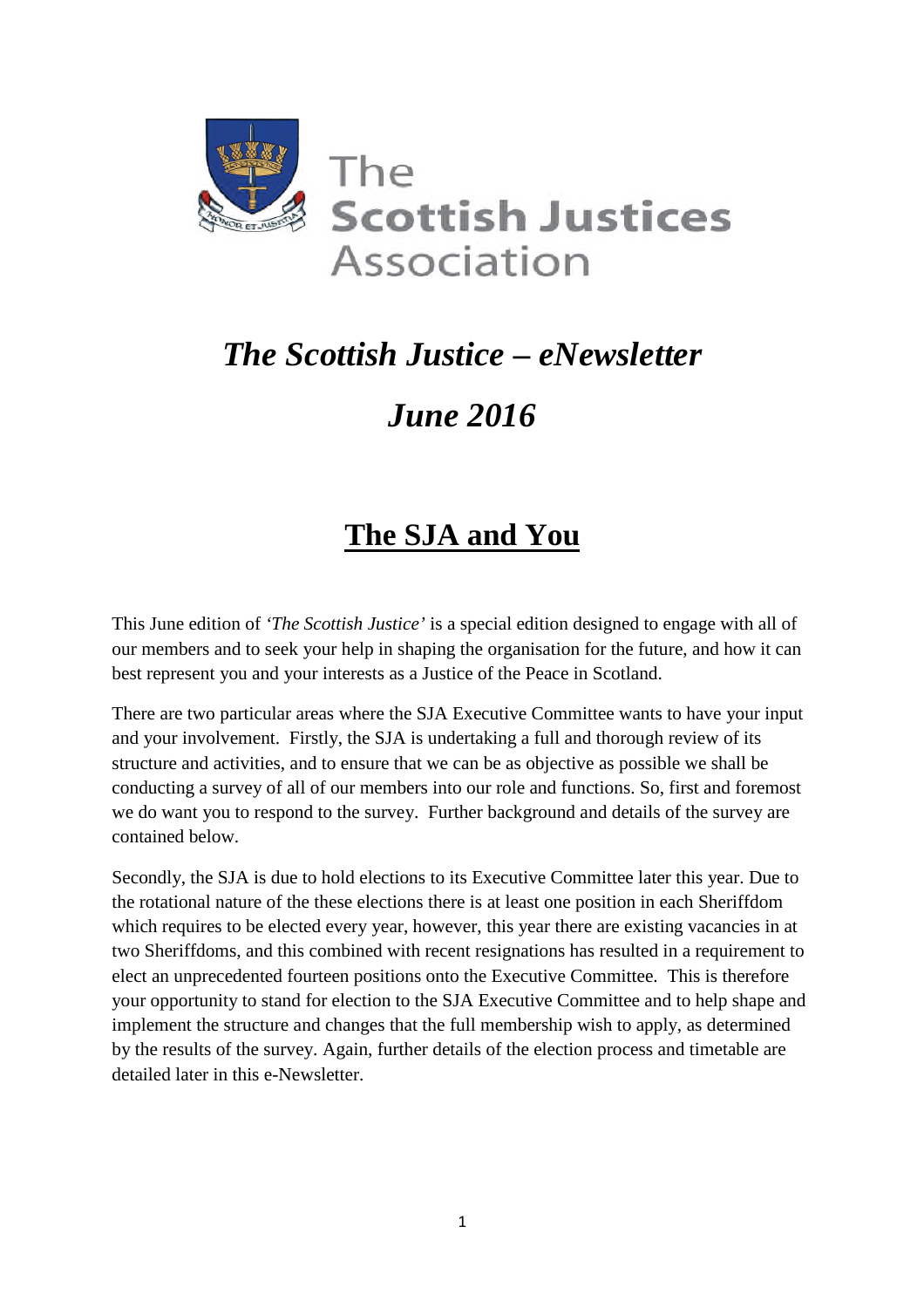### **The SJA Membership Survey**

At the SJA Annual General Meeting held in Edinburgh on  $22<sup>nd</sup>$  November 2015 the following was motion was tabled and passed following an amendment to the dates contained within the motion: –

In the interest of current good governance practice and the future needs of the membership, that the Executive of the Scottish Justice Association objectively evaluates its activities and its work, and that of its committees and sub-committees, against the objects of the Association as set out in the SJA Constitution. Further, that this evaluation be concluded by 31st March 2016 and the findings reported to the members of the Association by 30th April 2016, together with clear recommendations for the future of the Association and its management. Further, that, members of the Association be able to discuss any recommendations and progress therewith at a General Meeting in due course.'

The AGM agreed revised dates for the evaluation, and were that it be concluded by  $30<sup>th</sup>$  June 2016 and that the findings be reported by  $31<sup>st</sup>$  July 2016.

To initiate work on this evaluation the SJA Executive Committee established a subcommittee of four of its members. Unfortunately, after an initial meeting of the subcommittee, two of the members resigned from the Executive Committee on separate and unrelated matters. Given that the Executive Committee meet at quarterly intervals throughout the year it was recognized that a different approach was necessary. In addition, the Executive Committee wanted to ensure that the review should be as objective and inclusive as possible; accordingly they decided that they would commission a survey of all SJA members.

It was also recognized by the Executive Committee that due to this complete change in approach it would not be possible to complete the action within the timescale identified within the AGM motion. This edition of *'The Scottish Justice'* therefore advises the full SJA membership that the action will not be fulfilled in the timetable noted in the AGM motion due to circumstance that could not have been reasonably foreseen at the time. The Executive Committee are nevertheless committed to completing this action as soon as practical and will keep all members advised of progress.

The contents of this survey of members are currently being developed. Specialist guidance is being sought to ensure that the questions posed in the survey are as 'open' as possible are not meant to lead respondents to a particular perspective. All responses will be anonymous and the survey is designed to provide the opportunity for wide-ranging responses as to the role and activities of the SJA and will focus on what we currently do and what our members would like to see in the future.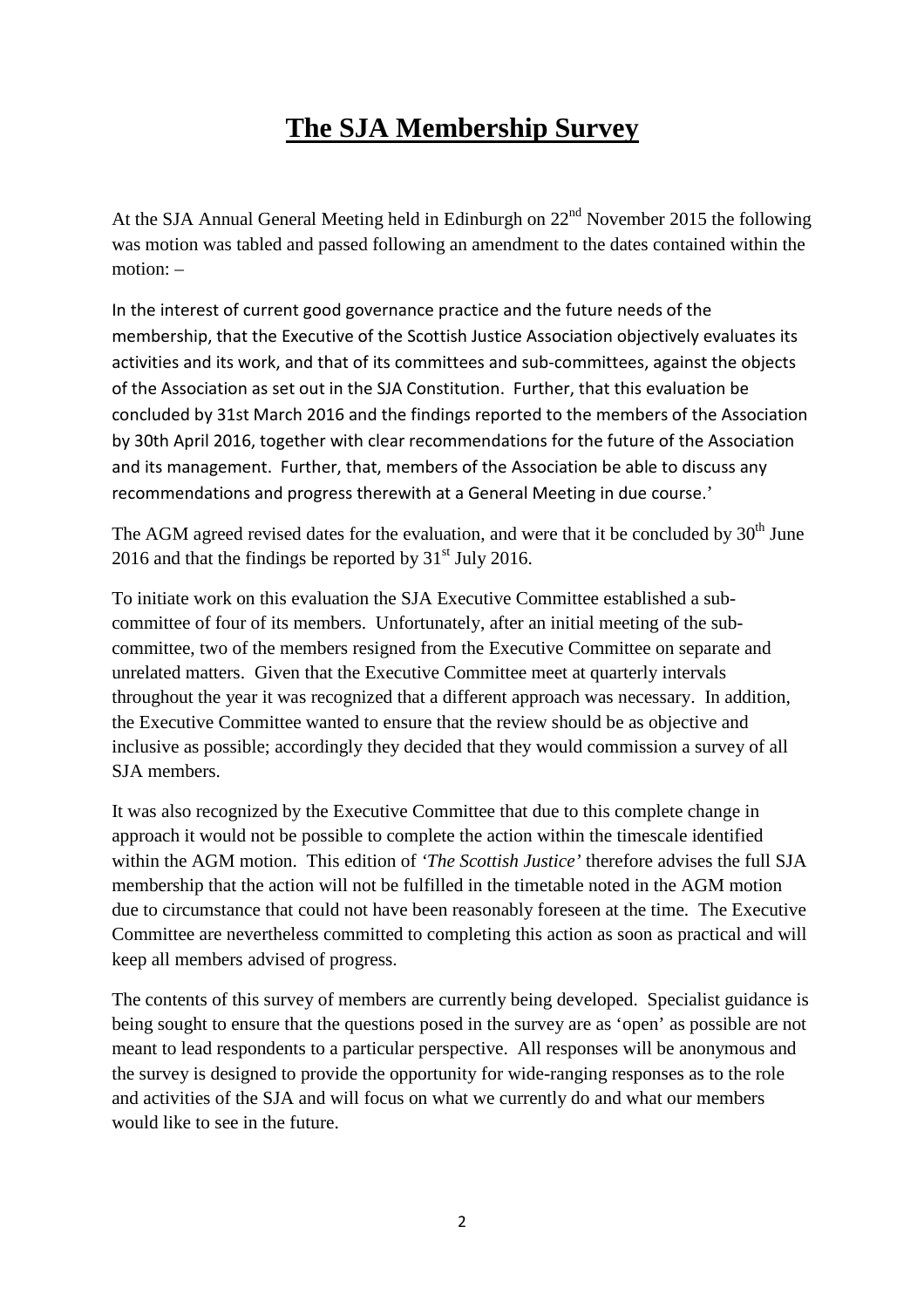The initial focal point for the role of the SJA will be its objectives as set out in the SJA Constitution which is as follows:-

The object of the Association is to assist Justices of the Peace to perform their Judicial duties and in so doing it shall:

- Take such action as required to promote and ensure judicial independence.
- Be associated with the issue of publications, and the promotion of conferences involving the participation of Justices of the Peace.
- Participate in consultations and discussions on relevant matters, including training and appraisal.
- Assist communication between members of the Association.
- Endeavour to keep itself well informed of developments in law and the administration of justice.
- Provide a system of communication between the Association and Scottish Ministers; the Scottish Government; the Scottish Court Service, the Judicial Council of Scotland; the Judicial Institute for Scotland; and any other appropriate body or institution.
- Take such other action, consistent with the object of the Association, as may from time to time be determined by the Association.

It should be noted that the SJA Executive Committee in reviewing these objectives did feel that it did not give appropriate clarity to the fact that the SJA should represent the views and interests of JP's across Scotland and should when appropriate collect, collate and present such views and interests to other relevant bodies. In addition the Executive Committee felt that the emphasis on training and appraisal in the third objective could be misleading as this function was primarily the responsibility of the Sheriffdom JP Training and Appraisal Committees. As a result, the Executive Committee does plan to draft amendments to the Constitution for consideration at the next AGM.

It is currently hoped that the survey of all SJA members will be ready and issued by the end of June 2016. It is planned to use an on-line survey facility (Survey Monkey) for members to respond to a range of questions. The survey will be sent to the private e-mail addresses of all members as held by the SJA.

The Executive Committee are however, aware that an on-line survey may not suit all of our members and will therefore be prepared to issue a paper version of the survey questionnaire upon request to the Secretary of the SJA. Such requests can be made through the Scottish Courts e-mail facility to dbarr@scotcourts.gov.uk, or by writing to his home address which is: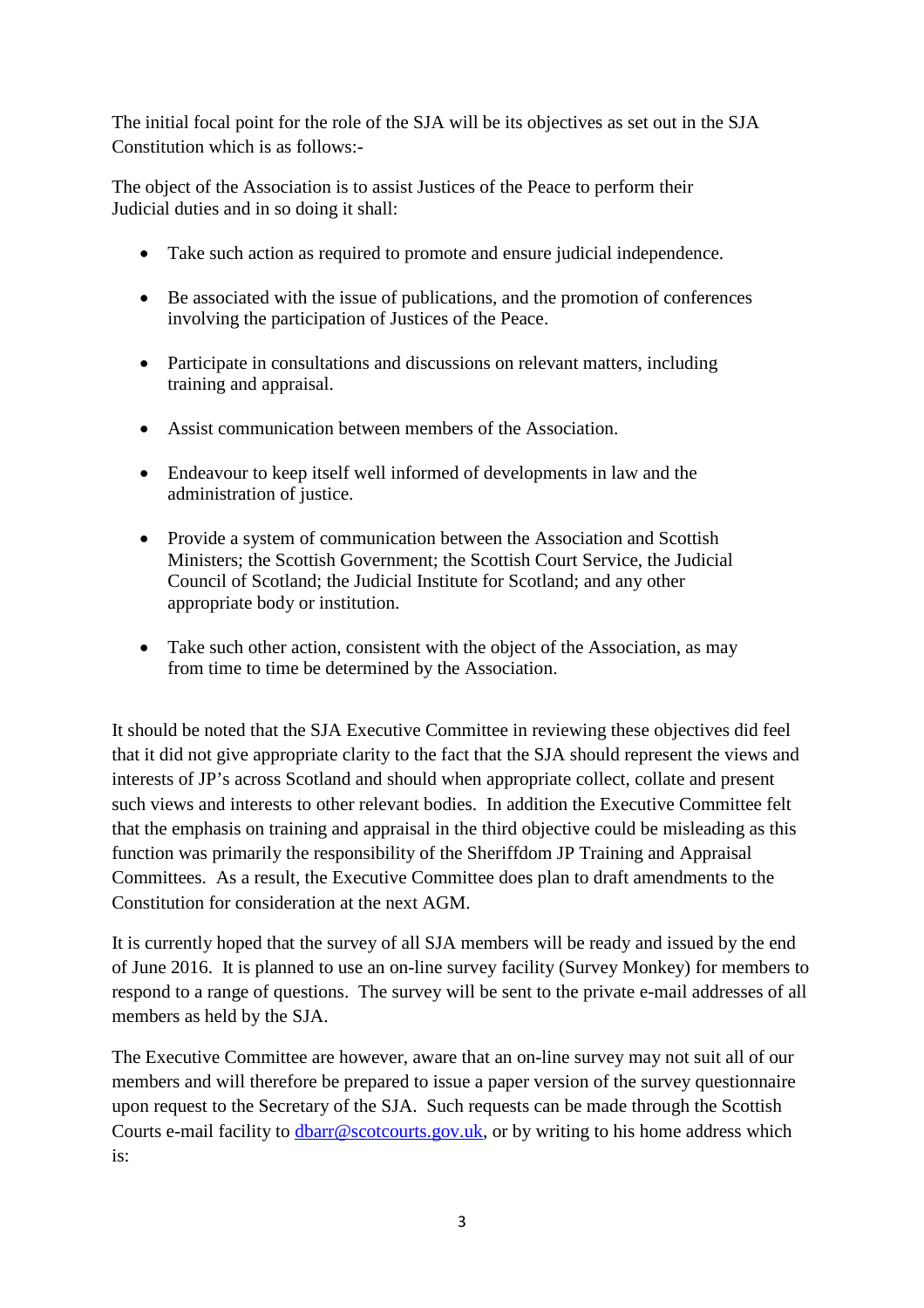31 Knollpark Drive, Clarkston, Glasgow G76 7SY

Paper responses to the survey should be sent to the same address, and like the electronic responses should be anonymous. Postage-paid reply envelopes will be provided. If you are aware of a fellow SJA member who has limited access to a computer to provide an electronic response, and may similarly not be aware of this e-Newsletter, then do please advise them that this paper based response option is available.

The final timetable for the survey with regard to both issue and reply dates are still to be finalized but will be issued as soon as possible.

The SJA Executive Committee actively encourages all SJA members to respond to the survey and assist them to help you in your JP role and duties.

### **SJA Executive Committee Elections**

The SJA Executive Committee comprises of three representatives from each of the six Sheriffdoms across Scotland. In order to encourage greater participation amongst members whilst maintaining a level of experience and knowledge, each representative is appointed for three years on a rotational basis, so that one position from each Sheriffdom is made available for selection every year. It should also be stressed that where more than one vacancy exists in a Sheriffdom the representatives will be appointed for one, two or three years dependent on the number of vacancies. This ensures that the rotational pattern of appointments can be maintained. This year we do have the regular six positions available for election, however due to outstanding vacancies in Grampian, Highlands & Islands and South Strathclyde, Dumfries & Galloway Sheriffdoms, plus the resignations from Lothian & Borders and Tayside, Central & Fife Sheriffdoms, there are a total of fourteen positions to fill on the SJA Executive Committee. The positions will be filled after the SJA 2016 Annual General Meeting which will be held in November.

The position for each Sheriffdom is detailed below:-

**Lothian & Borders Sheriffdom –** 3 vacancies in total, one position will be elected for a three-year term, one for a two-year term and one for a single year.

**Grampian Highlands & Islands Sheriffdom – 3 vacancies in total, one position will be** elected for a three-year term, one for a two-year term and one for a single year.

**Tayside Central & Fife Sheriffdom** – 2 Vacancies in total, one position will be elected for a three-year term and one for a two-year term.